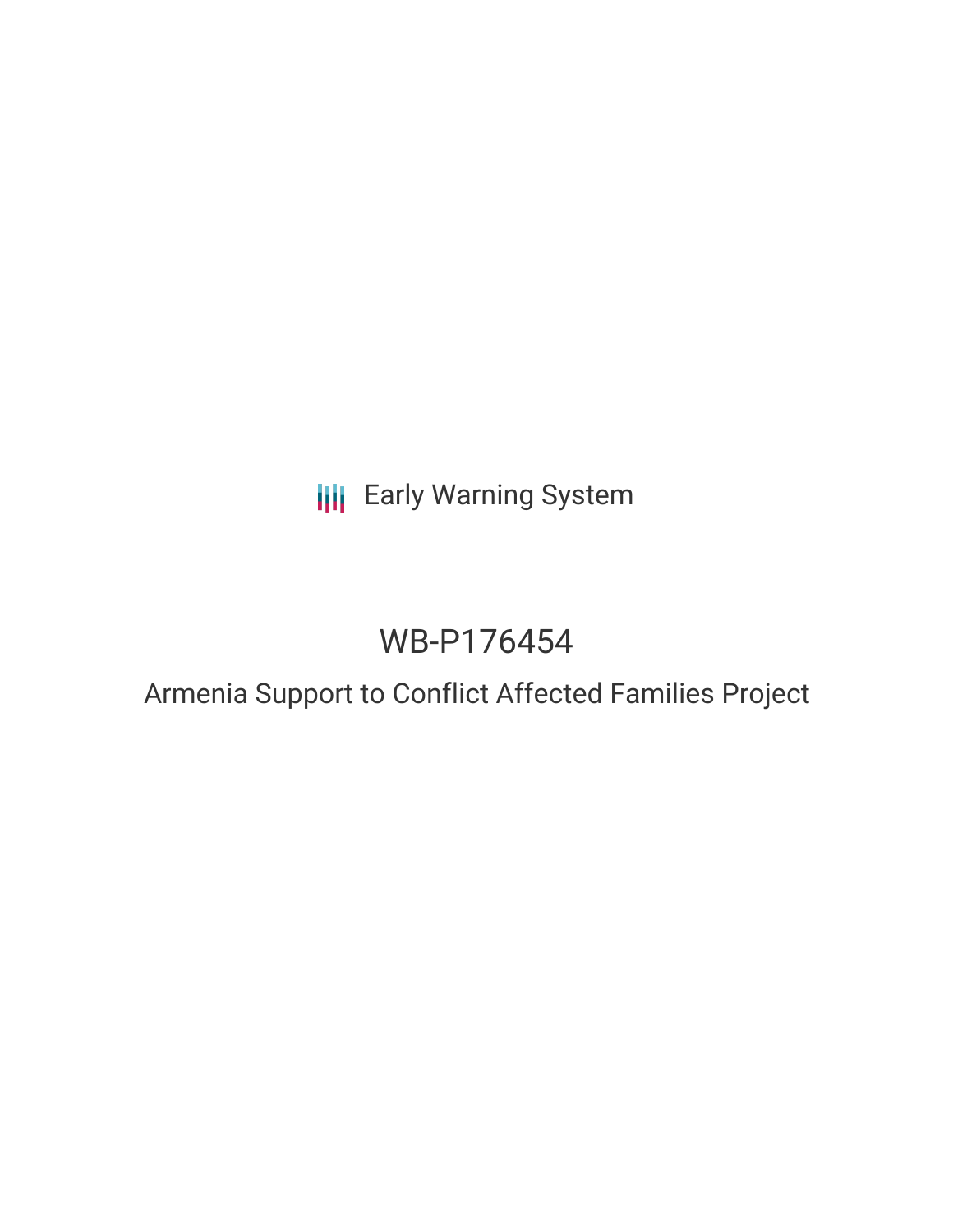

#### **Quick Facts**

| <b>Countries</b>              | Armenia               |
|-------------------------------|-----------------------|
| <b>Financial Institutions</b> | World Bank (WB)       |
| <b>Status</b>                 | Active                |
| <b>Bank Risk Rating</b>       | U                     |
| <b>Voting Date</b>            | 2021-04-22            |
| <b>Borrower</b>               | Republic of Armenia   |
| <b>Sectors</b>                | Humanitarian Response |
| <b>Grant Amount (USD)</b>     | $$3.72$ million       |
| <b>Project Cost (USD)</b>     | \$3.72 million        |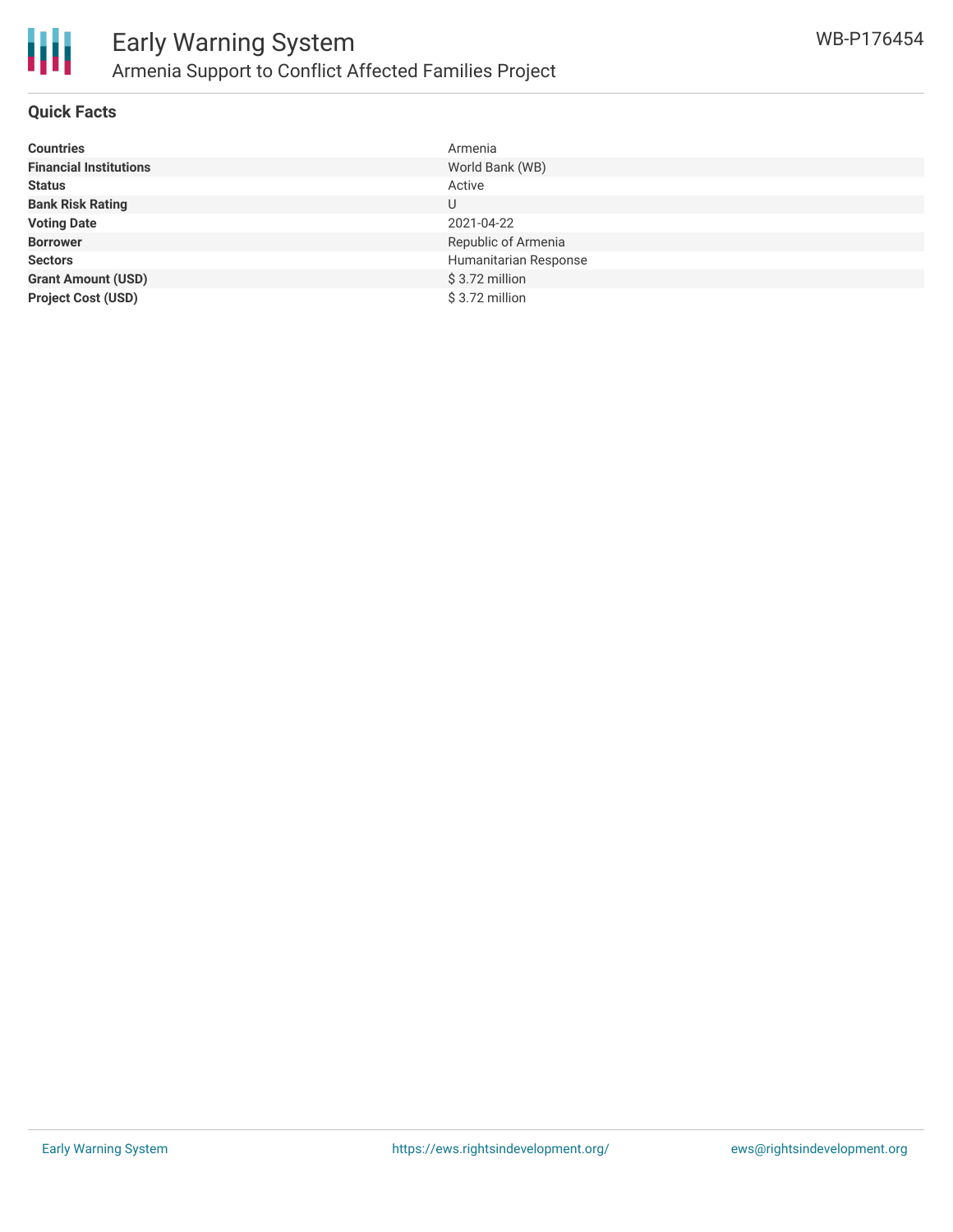

### **Project Description**

Armenia Support to Conflict Affected Families Project's objective is to improve the resilience of conflict-affected people and to reduce the financial burdens of hosting families.

The following activities will be conducted during the project

- Cash benefit to 5000 NK displaced people in Armenia (AMD 68,000)
- Monthly cash benefit for 1600 hosting families in Armenia
- Employment subsidies for 936 unemployed NK displaced people and employers in Armenia
- Public works for 115 NK displaced people who are in Armenia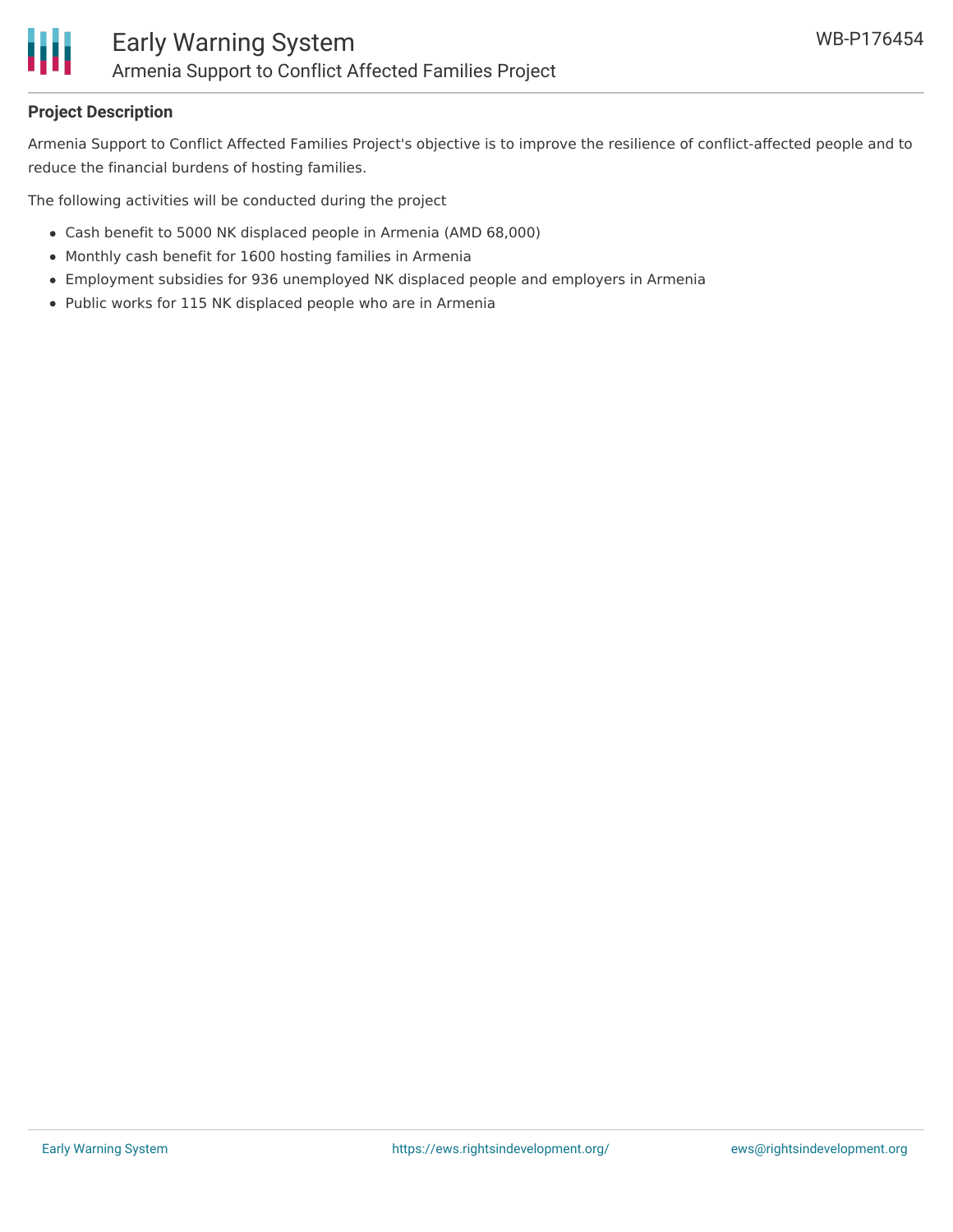

## **Investment Description**

World Bank (WB)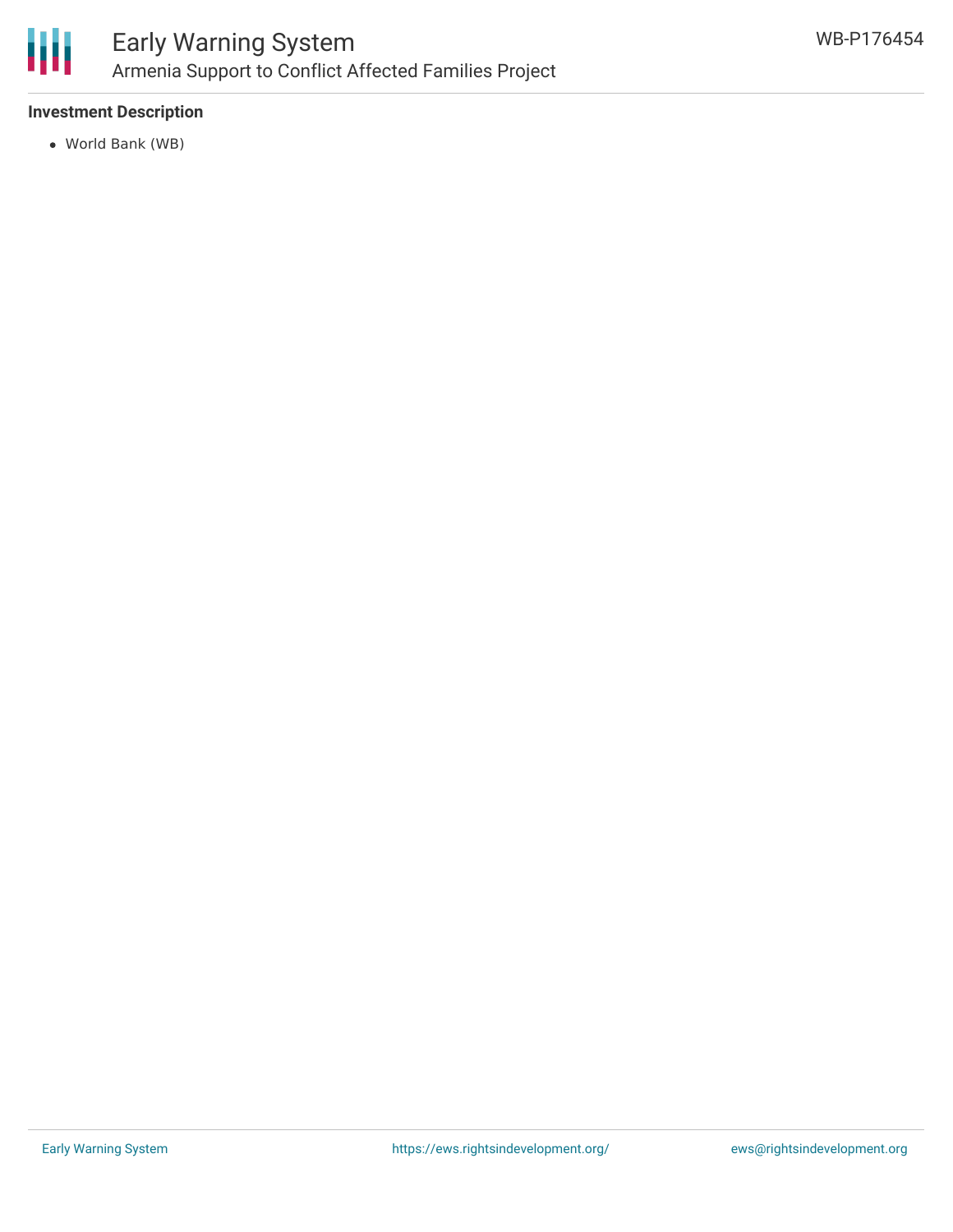

### **Contact Information**

Team Leader: Maddalena Honorati

Project contacts not available at the time of disclosure.

#### ACCESS TO INFORMATION

To submit an information request for project information, you will have to create an account to access the Access to Information request form. You can learn more about this process at: https://www.worldbank.org/en/access-toinformation/request-submission

#### ACCOUNTABILITY MECHANISM OF THE WORLD BANK

The World Bank Inspection Panel is the independent complaint mechanism and fact-finding body for people who believe they are likely to be, or have been, adversely affected by a World Bank-financed project. If you submit a complaint to the Inspection Panel, they may investigate to assess whether the World Bank is following its own policies and procedures for preventing harm to people or the environment. You can contact the Inspection Panel or submit a complaint by emailing ipanel@worldbank.org. Information on how to file a complaint and a complaint request form are available at: https://www.inspectionpanel.org/how-tofile-complaint